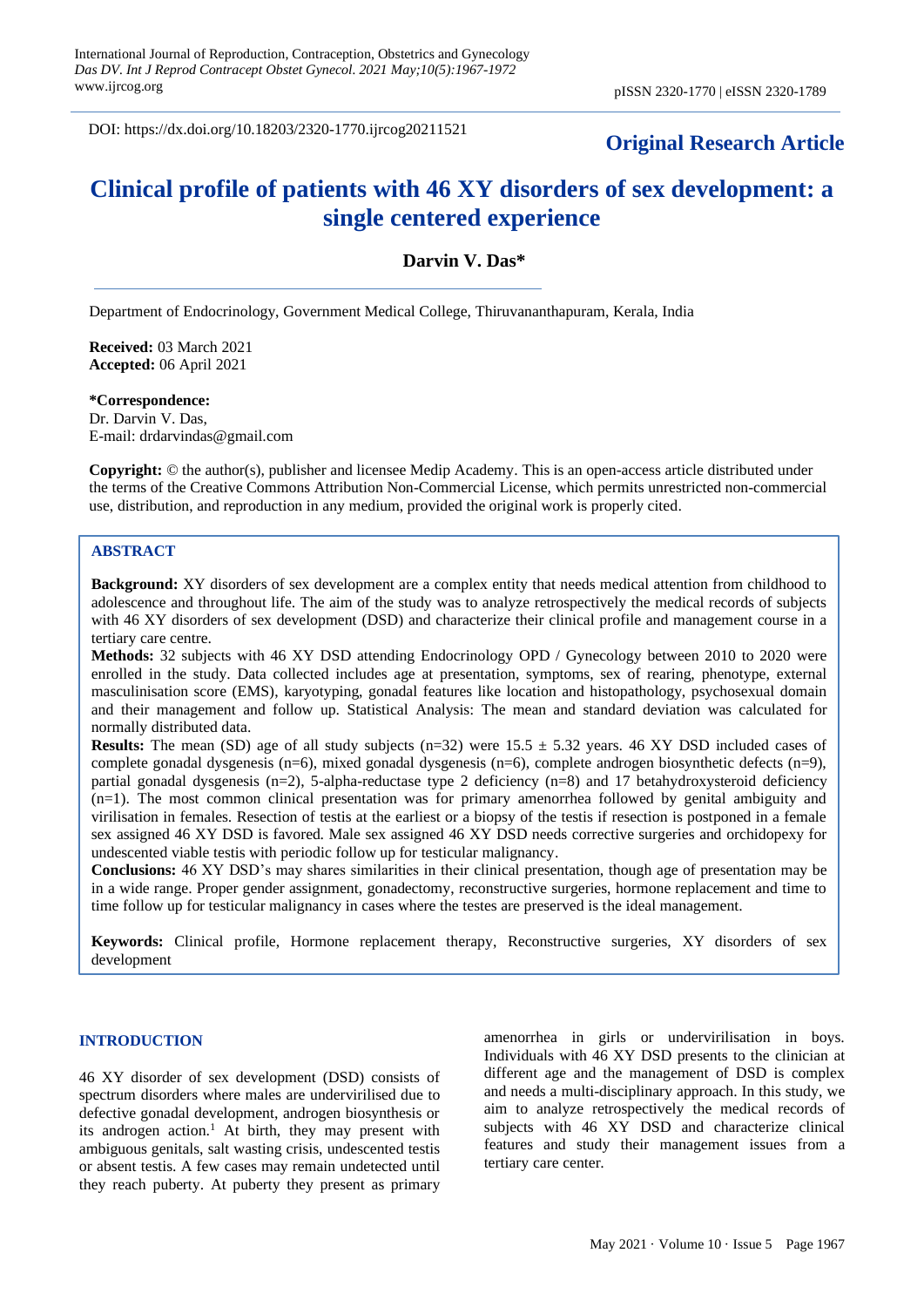#### **METHODS**

The study was conducted in the department of Endocrinology in our tertiary care hospital between 2010 to 2020 after receiving approval from the ethics committee of the institute HEC.No.05/18/2020/MCT. All subjects who had been seeking treatment for disorders of sex development were collected from records library. Individuals who had a karyotype 46 XY disorder of sex development (DSD) were enrolled for the study. Our study included 32 subjects with XY DSD. XY DSD included complete gonadal dysgenesis (CDG), partial gonadal dysgenesis (PGD), 45,X/46 XY mosaicism or mixed gonadal dysgenesis (MGD), androgen biosynthetic defects [(5-alpha reductase deficiency and 17<br>betahydroxysteroid deficiency (17β-HSD3)] and betahydroxysteroid deficiency (17β-HSD3)] and complete androgen insensitivity syndrome (CAIS). Clinical characteristics collected included age at presentation, clinical symptoms, sex of rearing, phenotype, external masculinisation score (EMS), karyotyping, MRI- abdomen and pelvis, hormonal profile, location of gonads and the type of internal ducts based on the laparoscopic or laparotomy findings, histopathology of the gonads, psychosexual domain and the management mode. 46 XY CGD was diagnosed in an individual with female phenotype, complete absence of testicular tissue (streak gonad on histology) with the presence of normal or rudimentary Mullerian structures. 46 XY PGD was diagnosed as dysgenetic testis (on histology) with genital ambiguity with varying degree of wolffian or / and Mullerian ducts. MGD was diagnosed based on genital phenotype, gonadal phenotype and mosaic 45, X/46, XY karyotype. Genital phenotype included from female external genitalia, mild clitoromegaly or ambiguous genitalia. Gonadal phenotype included streak gonads in one side and a dysgenetic testis to normal testis in other side. Androgen biosynthetic defects (ABD) were diagnosed based on genital phenotype, gonadal position and ratio of principle hormone to its precursor. In hCG stimulation test baseline blood samples were collected in fasting for total testosterone. hCG was administered deep intramuscular for three consecutive days in a dose based on the age of the patient (age  $< 1$  year 500 IU per day hCG, age 1-10 years 1000 IU per day and age >10 years 1500 IU per day). Blood samples were collected 24 hours after the third dose of total testosterone (T), dihydrotestosterone (DHT) and androsteinedione (A). Ratios of stimulating hormones T/DHT ratio >20 indicates steroid 5-alphareductase type 2 enzyme deficiency, while a T/A ratio  $<$ 0.8 is suggestive of 17β-HSD3 enzyme deficiency.<sup>2</sup> Androgen receptor mutation analyses were not available in the center to diagnose androgen insensitivity. CAIS was diagnosed based on female phenotype with 46 XY karyotyping with gonads being normal testis on histology and positive androgen insensitivity test (AIT). AIT is done with oral stanozolol (0.2mg/kg/day) and nadir levels of sex hormone binding globulins at day 5 to 8 days from 93-97% indicate CAIS and not an androgen biosynthetic defect.<sup>2</sup> No cases of 46 XY DSD with CAH was available. EMS was devised to see the degree of under virilization among the DSD cases.<sup>3</sup>

#### *Statistical analysis*

The mean and standard deviation was calculated for normally distributed data. P value <0.05 was considered significant. Results were analysed with the SPSS software 16.

#### **RESULTS**

The mean (SD) age of all study subjects (n=32) was 15.5  $\pm$  5.32 years (range 2- 28 years). There were six cases of CGD, six cases of MGD, nine cases of CAIS, two cases of PGD, eight cases of 5-alpha-reductase type 2 enzyme deficiencies and one case of 17β-HSD3 enzyme deficiency. The most common clinical presentation was primary amenorrhea (n=12, 38%) followed by genital ambiguity  $(n=9, 28 \%)$ , clitoromegaly  $(n=4, 12, %)$ , primary infertility (n=6, 19%) and gynecomastia (n=1, 3%). 22 children were assigned and raised as female whereas 10 children as males at birth Genital ambiguity was noticed among androgen biosynthetic defects and one case of MGD. Genital ambiguity was in the form of isolated penile hypospadia, bifid scrotum, chordee with hypospadia and perineoscrotal hypospadia with blind vaginal pouch. A child diagnosed as 17β-HSD3 enzyme deficiency presented with gynecomastia at puberty. The mean height (SD) of study subjects was  $148.1 \pm 8.2$  cm. Among all only one subject with MGD had short stature (height  $128$  cm,  $SDS = -3.24$ ). The mean EMS score  $(SD)$ was  $3.8 \pm 3.3$ . All patients underwent a psychosexual assessment after diagnosis Table 2. Prior to gonadectomy all subjects underwent counselling to decide on the age preferences. Bilateral gonadectomy was done among CGD, MGD, CAIS and PGD who wished to continue as females. One case of MGD and all cases of ABD wished to continue as males. MGD who wished to continue as male (Number 12) underwent unilateral gonadectomy of intra-abdominal gonad in view of possible streak gonad non-functioning which has a high chance of malignancy and inguinal testis was biopsied and confirmed as testis and later underwent orchidopexy. Descended gonads are considered testis and hence in children with ABD scrotal gonads were considered testis even without histology. MGD male child and ABD children underwent corrective surgeries for hypospadia, correction of chordee and orchidopexy. The child with gynecomastia was started on with tamoxifen and found improvement. The surgical procedure was undertaken after multidisciplinary counselling. Children who completed 12 years among CGD, MGD, PGD and CAIS were started on estrogen therapy followed by cyclical estrogen and progesterone. Testosterone therapy was given to one child with 17 BHSD3 enzyme deficiency (Number 32) and MGD (Number 12). 5-alpha-reductase type 2 enzyme deficiency subjects were only given reconstruction surgeries and all had normal serum testosterone levels.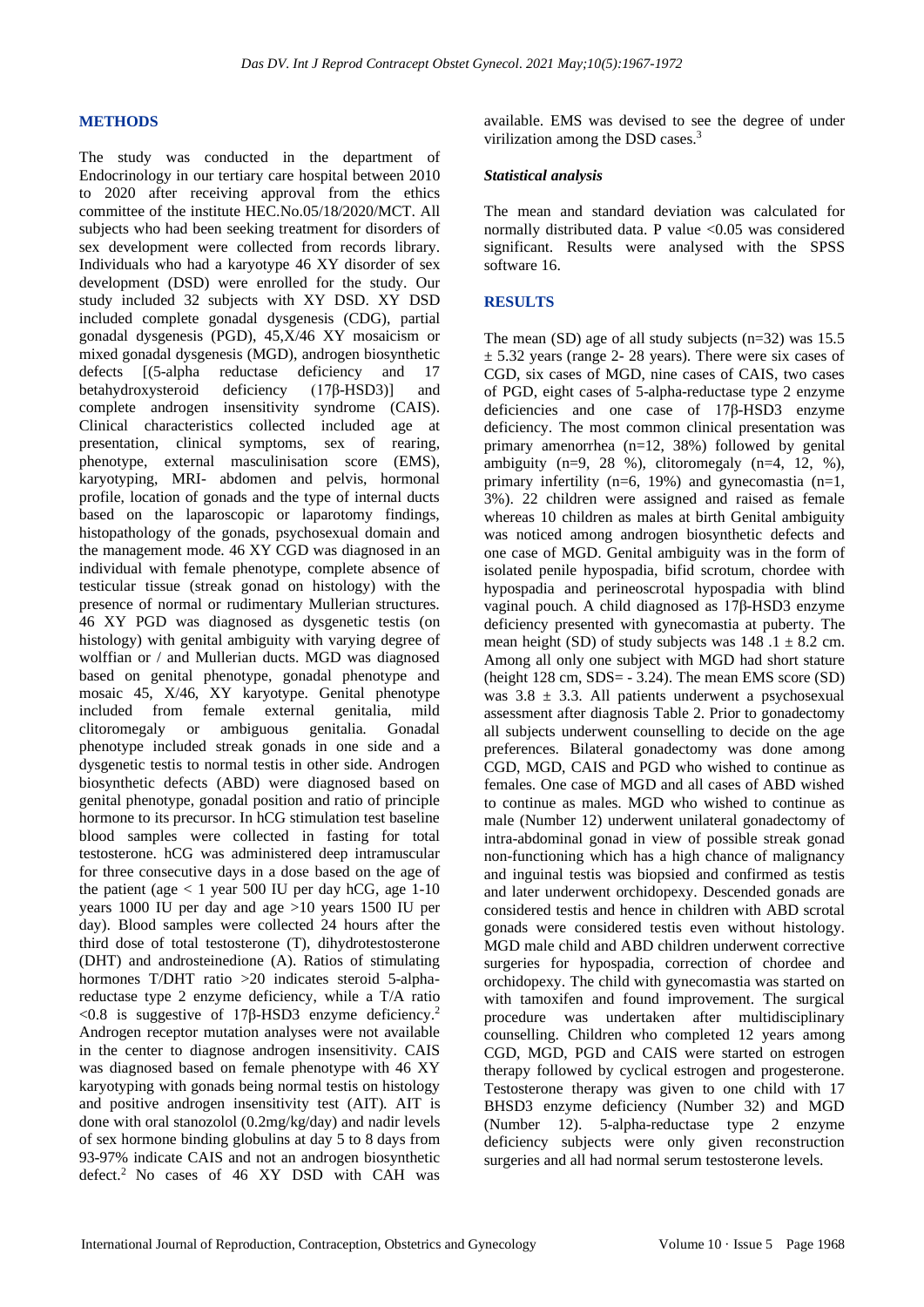### **Table 1: The characteristics of children with 46 XY DSD (n=32).**

| presentation<br>Age of<br>(vears) | Sex assigned | presentation<br><b>Initial</b> | karyotype           | <b>Location Right</b><br>Gonadal | <b>Location Left</b><br>Gonadal | <b>SINE</b>    | l'issue Type<br>histology)<br>Gonadal<br>Right | <b>Tissue Type</b><br>histology)<br>Gonadal<br>Left | Diagnosis  | Surgery<br>done                                              |
|-----------------------------------|--------------|--------------------------------|---------------------|----------------------------------|---------------------------------|----------------|------------------------------------------------|-----------------------------------------------------|------------|--------------------------------------------------------------|
| 14                                | Female       | Primary<br>Ammenohrrea         | 46XY                | AB                               | AB                              | $\mathbf{1}$   | <b>Streak</b>                                  | <b>Streak</b>                                       | <b>CGD</b> | <b>Bilateral</b><br>gonadectomy                              |
| 14                                | Female       | Primary<br>Ammenohrrea         | 46XY                | AB                               | AB                              | 1              | <b>Streak</b>                                  | <b>Streak</b>                                       | CGD        | <b>Bilateral</b><br>gonadectomy                              |
| 14                                | Female       | Primary<br>Ammenohrrea         | 46XY                | AB                               | AB                              | $\mathbf{1}$   | <b>Streak</b>                                  | <b>Streak</b>                                       | CGD        | <b>Bilateral</b><br>gonadectomy                              |
| 14                                | Female       | Primary<br>Ammenohrrea         | 46XY                | AB                               | AB                              | 1              | <b>Streak</b>                                  | <b>Streak</b>                                       | CGD        | <b>Bilateral</b><br>gonadectomy                              |
| 16                                | Female       | Primary<br>Ammenohrrea         | 46XY                | AB                               | AB                              | $\mathbf{1}$   | <b>Streak</b>                                  | <b>Streak</b>                                       | CGD        | <b>Bilateral</b><br>gonadectomy                              |
| 16                                | Female       | Primary<br>Ammenohrrea         | 46XY                | AB                               | AB                              | 1              | <b>Streak</b>                                  | <b>Streak</b>                                       | CGD        | <b>Bilateral</b><br>gonadectomy                              |
| $\overline{4}$                    | Female       | Clitoromegaly                  | 45X/<br><b>46XY</b> | AB                               | AB                              | $\overline{4}$ | <b>Streak</b>                                  | DT                                                  | <b>MGD</b> | <b>Bilateral</b><br>gonadectomy                              |
| 8                                 | Female       | Clitoromegaly                  | $45X/$<br>46XY      | AB                               | AB                              | 4              | <b>Streak</b>                                  | DT                                                  | <b>MGD</b> | <b>Bilateral</b><br>gonadectomy                              |
| 10                                | Female       | Clitoromegaly                  | 45X/<br><b>46XY</b> | AB                               | AB                              | $\overline{4}$ | <b>Streak</b>                                  | DT                                                  | <b>MGD</b> | <b>Bilateral</b><br>gonadectomy<br>and clitoral<br>recession |
| 12                                | Female       | Primary<br>Ammenohrrea         | 45X/<br>46XY        | AB                               | AB                              | $\overline{4}$ | <b>Streak</b>                                  | DT                                                  | <b>MGD</b> | <b>Bilateral</b><br>gonadectomy                              |
| 14                                | Female       | Clitoromegaly                  | 45X/<br><b>46XY</b> | AB                               | AB                              | $\mathbf{1}$   | <b>Streak</b>                                  | DT                                                  | <b>MGD</b> | <b>Bilateral</b><br>gonadectomy                              |
| 16                                | Male         | Ambigious<br>genitals          | 45X/<br>46XY        | AB                               | IN<br>G                         | 6.<br>5        | DT                                             | <b>Streak</b>                                       | <b>MGD</b> | Right<br>gonadectomy<br>with left<br>orchidopexy.            |
| 18                                | Female       | Primary<br>Ammenohrrea         | 46XY                | AB                               | IN<br>G                         | 1.<br>5        | <b>Testis</b>                                  | <b>Testis</b>                                       | CAIS       | <b>Bilateral</b><br>gonadectomy                              |
| 18                                | Female       | Primary<br>Ammenohrrea         | 46XY                | <b>ING</b>                       | $\ensuremath{\text{IN}}$<br>G   | $\overline{2}$ | Testis                                         | Testis                                              | CAIS       | Bilateral<br>gonadectomy                                     |
| 18                                | Female       | Primary<br>Ammenohrrea         | 46XY                | <b>ING</b>                       | IN<br>G                         | $\overline{2}$ | <b>Testis</b>                                  | <b>Testis</b>                                       | CAIS       | <b>Bilateral</b><br>gonadectomy                              |
| 20                                | Female       | Primary<br>infertility         | 46XY                | $\rm{ING}$                       | IN<br>G                         | $\overline{2}$ | <b>Testis</b>                                  | Testis                                              | CAIS       | <b>Bilateral</b><br>gonadectomy                              |
| 20                                | Female       | Primary<br>infertility         | 46XY                | <b>ING</b>                       | IN<br>G                         | $\mathbf{1}$   | <b>Testis</b>                                  | Testis                                              | CAIS       | <b>Bilateral</b><br>gonadectomy                              |
| 20                                | Female       | Primary<br>infertility         | 46XY                | <b>ING</b>                       | IN<br>G                         | $\overline{2}$ | Testis                                         | Testis                                              | CAIS       | <b>Bilateral</b><br>gonadectomy                              |
| 22                                | Female       | Primary<br>infertility         | 46XY                | AB                               | $\mathbf{A}\mathbf{B}$          | $\mathbf{1}$   | <b>Testis</b>                                  | Testis                                              | CAIS       | <b>Bilateral</b><br>gonadectomy                              |
| 24                                | Female       | Primary<br>infertility         | 46XY                | <b>ING</b>                       | AB                              | 1.<br>5        | <b>Streak</b>                                  | <b>Streak</b>                                       | CAIS       | <b>Bilateral</b><br>gonadectomy                              |
| $28\,$                            | Female       | Primary<br>infertility         | 46XY                | <b>ING</b>                       | IN<br>G                         | $\overline{2}$ | Testis                                         | Testis                                              | CAIS       | <b>Bilateral</b><br>gonadectomy                              |
| 12                                | Female       | Primary                        | 46XY                | AB                               | $\ensuremath{\text{IN}}\xspace$ | 1.             | $\mathop{\rm DT}\nolimits$                     | DT                                                  | PGD        | Bilateral                                                    |

Continued.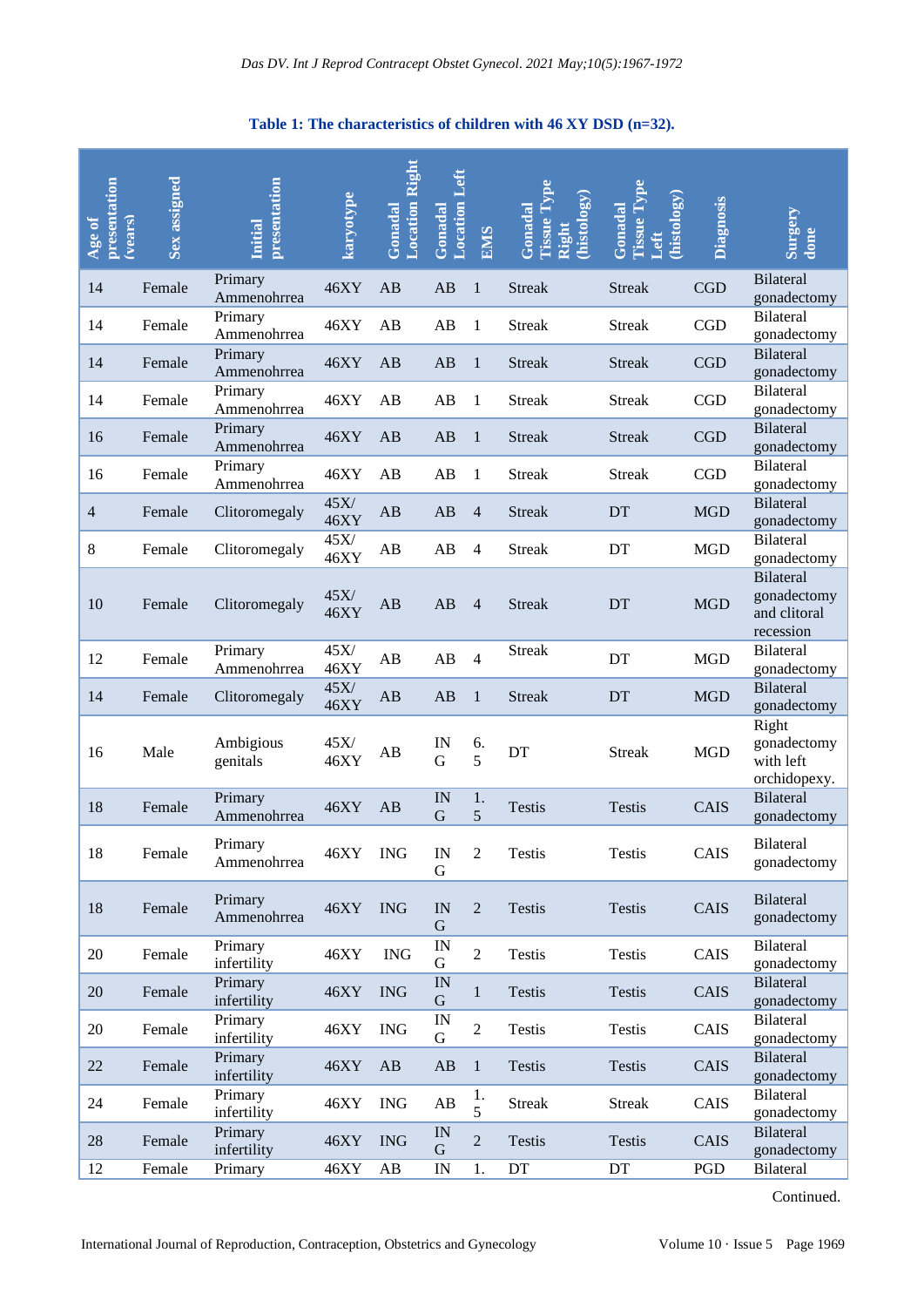| presentation<br>Age of<br>(vears)                                                                                              | Sex assigned                             | presentation<br><b>Initial</b> | karyotype                    | <b>Location Right</b><br>Gonadal | <b>Location Left</b><br>Gonadal | <b>EMS</b> | <b>Tissue Type</b><br>histology)<br>Gonadal<br>Right | <b>Cissue Type</b><br>histology)<br>Gonadal<br>Left | Diagnosis         | Surgery<br>done                          |
|--------------------------------------------------------------------------------------------------------------------------------|------------------------------------------|--------------------------------|------------------------------|----------------------------------|---------------------------------|------------|------------------------------------------------------|-----------------------------------------------------|-------------------|------------------------------------------|
|                                                                                                                                |                                          | Ammenohrrea                    |                              |                                  | G                               | 5          |                                                      |                                                     |                   | gonadectomy                              |
| 16                                                                                                                             | Female                                   | Primary<br>Ammenohrrea         | 46XY                         | AB                               | IN<br>G                         | 1.<br>5    | DT                                                   | <b>DT</b>                                           | <b>PGD</b>        | <b>Bilateral</b><br>gonadectomy          |
| 12                                                                                                                             | Male                                     | Ambigious<br>genitals          | 46XY                         | S                                | S                               | 9          | <b>Testis</b>                                        | <b>Testis</b>                                       | 5AR               | Chordee<br>correction                    |
| 12                                                                                                                             | Male                                     | Ambigious<br>genitals          | 46XY                         | S                                | S                               | 9          | <b>Testis</b>                                        | Testis                                              | 5AR               | Hypospadias<br>correction                |
| 12                                                                                                                             | Male                                     | Ambigious<br>genitals          | 46XY                         | S                                | ${\bf S}$                       | 10         | <b>Testis</b><br>Primary<br>Ammenoher<br>ea          | <b>Testis</b>                                       | 5AR               | Hypospadias<br>and chordee<br>correction |
| 12                                                                                                                             | Male                                     | Ambigious<br>genitals          | 46XY                         | S                                | ${\bf S}$                       | 9          | <b>Testis</b>                                        | <b>Testis</b>                                       | 5AR               | Hypospadias<br>and chordee<br>correction |
| 12                                                                                                                             | Male                                     | Ambigious<br>genitals          | 46XY                         | S                                | S                               | 9          | <b>Testis</b>                                        | <b>Testis</b>                                       | 5AR               | Chordee<br>correction                    |
| 12                                                                                                                             | Male                                     | Ambigious<br>genitals          | 46XY                         | S                                | ${\bf S}$                       | 8          | <b>Testis</b>                                        | <b>Testis</b>                                       | 5AR               | Hypospadias<br>and chordee<br>correction |
| 16                                                                                                                             | Male                                     | Ambigious<br>genitals          | 46XY                         | S                                | S                               | 11         | <b>Testis</b>                                        | <b>Testis</b>                                       | 5AR               | Hypospadias<br>correction                |
| 16                                                                                                                             | Male                                     | Ambigious<br>genitals          | 46XY                         | S                                | ${\bf S}$                       | 11         | <b>Testis</b>                                        | <b>Testis</b>                                       | 5AR               | Hypospadias<br>correction                |
| 14                                                                                                                             | Male                                     | Gynecomsatia                   | 46XY                         | S                                | ${\bf S}$                       | 8          | <b>Testis</b>                                        | <b>ING</b>                                          | 17BH<br><b>SD</b> | Hypospadias<br>correction                |
|                                                                                                                                | Table 2: Psychosexual assessment (n=32). |                                |                              |                                  |                                 |            |                                                      |                                                     |                   |                                          |
|                                                                                                                                | Age of presentation (years)              |                                | <b>Sex assigned at birth</b> |                                  |                                 |            | <b>Gender identity</b>                               | <b>Gender role</b>                                  |                   | <b>Sexual orientation</b>                |
| 14                                                                                                                             |                                          |                                | Female                       |                                  |                                 | Female     |                                                      | Female                                              | Heterosexual      |                                          |
| 14                                                                                                                             |                                          |                                | Female                       |                                  |                                 | Female     |                                                      | Female                                              | Heterosexual      |                                          |
| 14                                                                                                                             |                                          |                                | Female                       |                                  |                                 | Female     |                                                      | Female                                              | Heterosexual      |                                          |
| 14                                                                                                                             |                                          |                                | Female                       |                                  |                                 | Female     |                                                      | Female                                              | Heterosexual      |                                          |
| 16                                                                                                                             |                                          |                                | Female                       |                                  |                                 | Female     |                                                      | Female                                              | Heterosexual      |                                          |
| 16                                                                                                                             |                                          |                                | Female                       |                                  |                                 | Female     |                                                      | Female                                              | Heterosexual      |                                          |
| $\overline{4}$                                                                                                                 |                                          |                                | Female                       |                                  |                                 | Female     |                                                      | Female                                              | Heterosexual      |                                          |
| $\,8\,$                                                                                                                        |                                          |                                | Female                       |                                  |                                 | Female     |                                                      | Female                                              | Heterosexual      |                                          |
| 10                                                                                                                             |                                          |                                | Female                       |                                  |                                 | Female     |                                                      | Female                                              | Heterosexual      |                                          |
| 12                                                                                                                             |                                          |                                | Female                       |                                  |                                 | Female     |                                                      | Female                                              | Heterosexual      |                                          |
| 14                                                                                                                             |                                          |                                | Female                       |                                  |                                 | Female     |                                                      | Female                                              | Heterosexual      |                                          |
| 16                                                                                                                             |                                          |                                | Male                         |                                  |                                 | Male       |                                                      | Male                                                | Heterosexual      |                                          |
| 18                                                                                                                             |                                          |                                | Female                       |                                  |                                 | Female     |                                                      | Female                                              | Heterosexual      |                                          |
| 18                                                                                                                             |                                          |                                | Female                       |                                  |                                 | Female     |                                                      | Female                                              | Heterosexual      |                                          |
| 18                                                                                                                             |                                          |                                | Female                       |                                  |                                 | Female     |                                                      | Female                                              | Heterosexual      |                                          |
| 20                                                                                                                             |                                          |                                | Female                       |                                  |                                 | Female     |                                                      | Female                                              | Heterosexual      |                                          |
| 20                                                                                                                             |                                          |                                | Female                       |                                  |                                 | Female     |                                                      | Female                                              | Heterosexual      |                                          |
| 20                                                                                                                             |                                          |                                | Female                       |                                  |                                 | Female     |                                                      | Female                                              | Heterosexual      |                                          |
| 22                                                                                                                             |                                          |                                | Female                       |                                  |                                 | Female     |                                                      | Female                                              | Heterosexual      |                                          |
| 24                                                                                                                             |                                          |                                | Female                       |                                  |                                 | Female     |                                                      | Female                                              | Heterosexual      |                                          |
| Continued.<br>Volume 10 · Issue 5 Page 1970<br>International Journal of Reproduction, Contraception, Obstetrics and Gynecology |                                          |                                |                              |                                  |                                 |            |                                                      |                                                     |                   |                                          |

## **Table 2: Psychosexual assessment (n=32).**

| Age of presentation (years) | Sex assigned at birth | <b>Gender identity</b> | <b>Gender role</b> | <b>Sexual orientation</b> |
|-----------------------------|-----------------------|------------------------|--------------------|---------------------------|
| 14                          | Female                | Female                 | Female             | Heterosexual              |
| 14                          | Female                | Female                 | Female             | Heterosexual              |
| 14                          | Female                | Female                 | Female             | Heterosexual              |
| 14                          | Female                | Female                 | Female             | Heterosexual              |
| 16                          | Female                | Female                 | Female             | Heterosexual              |
| 16                          | Female                | Female                 | Female             | Heterosexual              |
| $\overline{4}$              | Female                | Female                 | Female             | Heterosexual              |
| 8                           | Female                | Female                 | Female             | Heterosexual              |
| 10                          | Female                | Female                 | Female             | Heterosexual              |
| 12                          | Female                | Female                 | Female             | Heterosexual              |
| 14                          | Female                | Female                 | Female             | Heterosexual              |
| 16                          | Male                  | Male                   | Male               | Heterosexual              |
| 18                          | Female                | Female                 | Female             | Heterosexual              |
| 18                          | Female                | Female                 | Female             | Heterosexual              |
| 18                          | Female                | Female                 | Female             | Heterosexual              |
| 20                          | Female                | Female                 | Female             | Heterosexual              |
| 20                          | Female                | Female                 | Female             | Heterosexual              |
| 20                          | Female                | Female                 | Female             | Heterosexual              |
| 22                          | Female                | Female                 | Female             | Heterosexual              |
| 24                          | Female                | Female                 | Female             | Heterosexual              |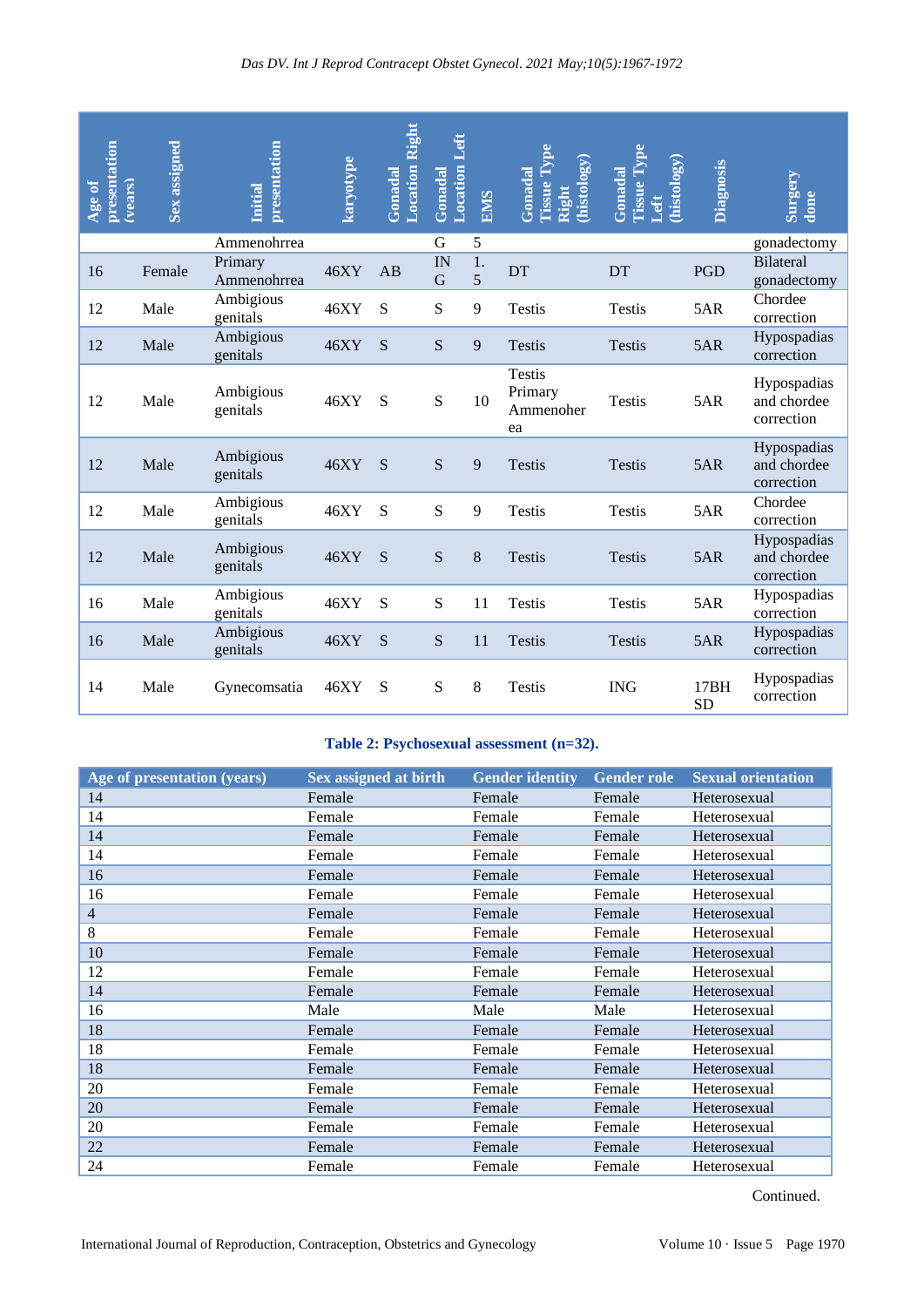| Age of presentation (years) | Sex assigned at birth | <b>Gender identity</b> | <b>Gender role</b> | <b>Sexual orientation</b> |
|-----------------------------|-----------------------|------------------------|--------------------|---------------------------|
| 28                          | Female                | Female                 | Female             | Heterosexual              |
| 12                          | Female                | Female                 | Female             | Heterosexual              |
| 16                          | Female                | Female                 | Female             | Heterosexual              |
| 12                          | Male                  | Male                   | Male               | Heterosexual              |
| 12                          | Male                  | Male                   | Male               | Heterosexual              |
| 12                          | Male                  | Male                   | Male               | Heterosexual              |
| 12                          | Male                  | Male                   | Male               | Heterosexual              |
| 12                          | Male                  | Male                   | Male               | Heterosexual              |
| 12                          | Male                  | Male                   | Male               | Heterosexual              |
| 16                          | Male                  | Male                   | Male               | Heterosexual              |
| 16                          | Male                  | Male                   | Male               | Heterosexual              |
| 14                          | Male                  | Male                   | Male               | Heterosexual              |

#### **DISCUSSION**

The development of the male sex is as a result of the interplay between products of SRY genes located on the Y chromosome.<sup>4</sup> Bipotential gonad differentiates into testis followed by development of internal wolffian ducts and external male genitalia. Sertoli cells are the earliest testicular tissue to develop and it secrete anti-Mullerain hormone (AMH) around 6 to 7 weeks of gestation.<sup>5</sup> AMH cause regression of Mullerian ducts. Leydig cells from the fetal testis produce testosterone, which promotes the development and differentiation of the Wolffian ducts like epididymis, seminal vesicle and vas deference.

The external genitals and prostate development occur under the influence of 5- hydrotestosterone (5HT). Any insult at the testicular development, androgen production or its action leads to a broad range of clinical presentation called 46 XY DSD.

46 XY CGD are born with female phenotype. They have normal height to tall stature with no breast, pubic or axillary hair developed.

They usually present at adolescent as primary amenorrhea. They don't virilise at puberty due to the complete absence of testicular function. They have Mullerian structures due to absence of AMH. On the other hand subjects with 45,X/46,XY or MGD and PGD may have a spectrum of genital phenotype. The spectrum of genital phenotype depends on the degree of testicular function. Children with MGD present as ambiguous genitals at birth, a female child virilising before or at puberty, features of turner's stigmata or rarely as primary amenorrhea.<sup>6</sup> The age of presentation may be wide unlike CGD who tend to present during puberty due to amenorrhea. In addition, subjects with MGD may present with Turners stigmata which include growth failure, cardiac and renal anomalies. <sup>7</sup>

Individuals with CGD, MGD and PGD are at high risk to develop gonadal tumors which arise from dysgenetic gonads. The risk of gonadal malignancy is 18 % among MGD, 30 % among CGD and 54% among PGD.<sup>8, 9</sup> This compels the need for early gonadectomy in this group of patients. Gender assignment depends on patient choice and based on the internal and external urogenital anatomy. In our series all cases of CGD, PGD and five cases of MGD were assigned and raised as females and they wished to continue so. All cases of CGD, PGD, CAIS and one five cases of MGD wanted to continue as females and underwent bilateral gonadectomy and feminising hormones were started in who have completed 12 years of age. One case of MGD (number 9) underwent clitoral recession (clitoral size 4 cm) and other cases of MGD with clitoromegaly were monitored, and they had a spontaneous resolution of clitoral size after gonadectomy. One case of MGD (number 12) who was raised as a male and had a preference to female partner underwent unilateral right gonadectomy with left inguinal testis biopsy and orchidopexy. This case had suboptimal levels of total testosterone levels (128 ng/dl) and hence started on testosterone therapy.

All the CAIS subjects presented as the absence of menstruation despite normal developed breast and scanty pubic hair. This presentation has been the classic description. CAIS subjects had testis either located in the abdomen or in inguinal region. After understanding the gender preference subjects with CAIS underwent bilateral gonadectomy.

The timing of gonadectomy is a question yet to be solved. A study by Liu et al has shown the chances of gonadal tumors like gonadoblastoma is as high as 30 % by the age 20 years.<sup>10</sup> On the other hand Cools et al showed that there were no chances of development of testicular tumors or even carcinoma in-situ and the occurrences of pre- germ cell neoplasia in situ (pre-GCIS) lesion was only 14% by 16 years of age. $11,12$ 

Learning these data from studies on CAIS it would be better to carry out a biopsy of the testis if patients prefer gonadectomy in a later age. Ruling out malignancy by biopsy can help us to defer gonadectomy to later years. One subject presented with gynecomastia (Number 32) and had ambiguous genitals with an EMS of 8. This case was later found to be 17 BHSD deficiencies.